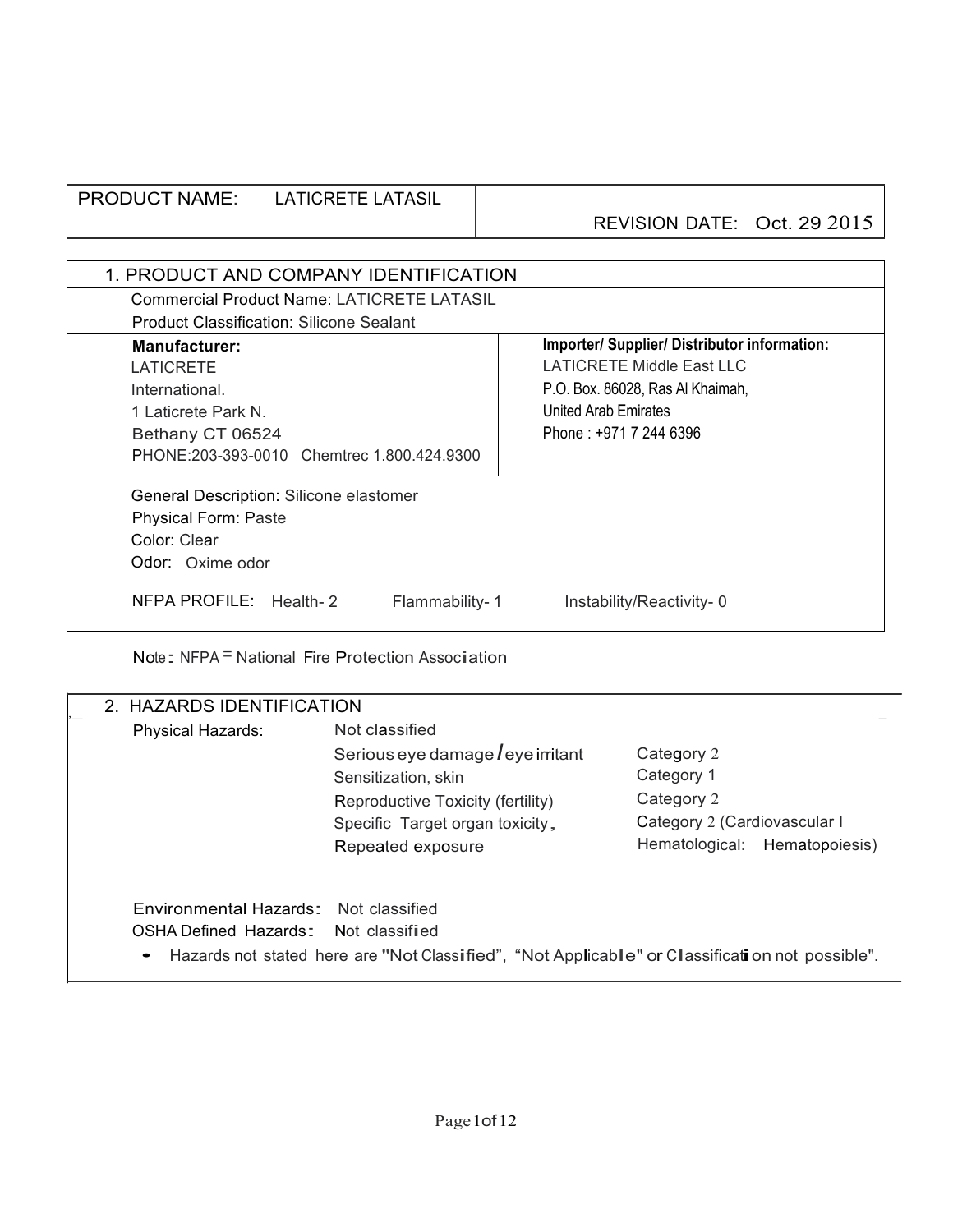| <b>GHS Label Elements</b><br><b>Signal Word:</b>                                                     | Warning                                                                                                                                                                                                                                                                                                                                                            |
|------------------------------------------------------------------------------------------------------|--------------------------------------------------------------------------------------------------------------------------------------------------------------------------------------------------------------------------------------------------------------------------------------------------------------------------------------------------------------------|
| <b>Hazard Statement:</b>                                                                             | Causes eye irritation. May cause an allergic skin reaction. Suspected of<br>damaging fertility. May cause damage to organs (Cardiovascular/<br>Hematological: hematopoiesis) through prolonged or repeated use.                                                                                                                                                    |
| Precautionary<br><b>Statement:</b><br><b>Prevention:</b>                                             | Obtain special instructions before use. Do not handle until all safety<br>precautions have been read and understood. Wear protective gloves I<br>protective clothing I eye protection I face protection. Do not breathe<br>Dust/ fume/ gas/ mist/ vapors I spray. Wash well after handling.<br>Contaminated work clothing should not be allowed out of work place. |
| Response:                                                                                            | SKIN: Wash with plenty of soap and water. If skin irritation or rash occurs:<br>Get medical attention I advice. Get medical attention I advice<br>If you feel unwell.<br><b>EYES:</b> Rinse cautiously with water for several minutes. Remove                                                                                                                      |
|                                                                                                      | contact lenses, if present and easy to do. Continue rinsing. If eye<br>irritant persists get medical attention I advice.                                                                                                                                                                                                                                           |
|                                                                                                      | If exposed or concerned: get medical attention or advice. Take off<br>contaminated clothing and wash it before reuse.<br>Store locked up.                                                                                                                                                                                                                          |
| Storage:<br>Disposal:                                                                                | Disposal of contents I container in accordance with local I regional<br>/state I federal and international regulations.<br>None known.                                                                                                                                                                                                                             |
| Hazard(S) not Otherwise<br>classified (HNOC):<br>Supplemental<br>Information:<br>Substance(s) formed | None known.<br>This product reacts with water, moisture or humid air to evolve<br>following compounds. Methylethylketoxime.                                                                                                                                                                                                                                        |
| under the conditions of<br>use:<br><b>HMIS (Ratings):</b>                                            | Health: 2<br><b>Flammability: 1</b><br><b>Physical hazard: 0</b>                                                                                                                                                                                                                                                                                                   |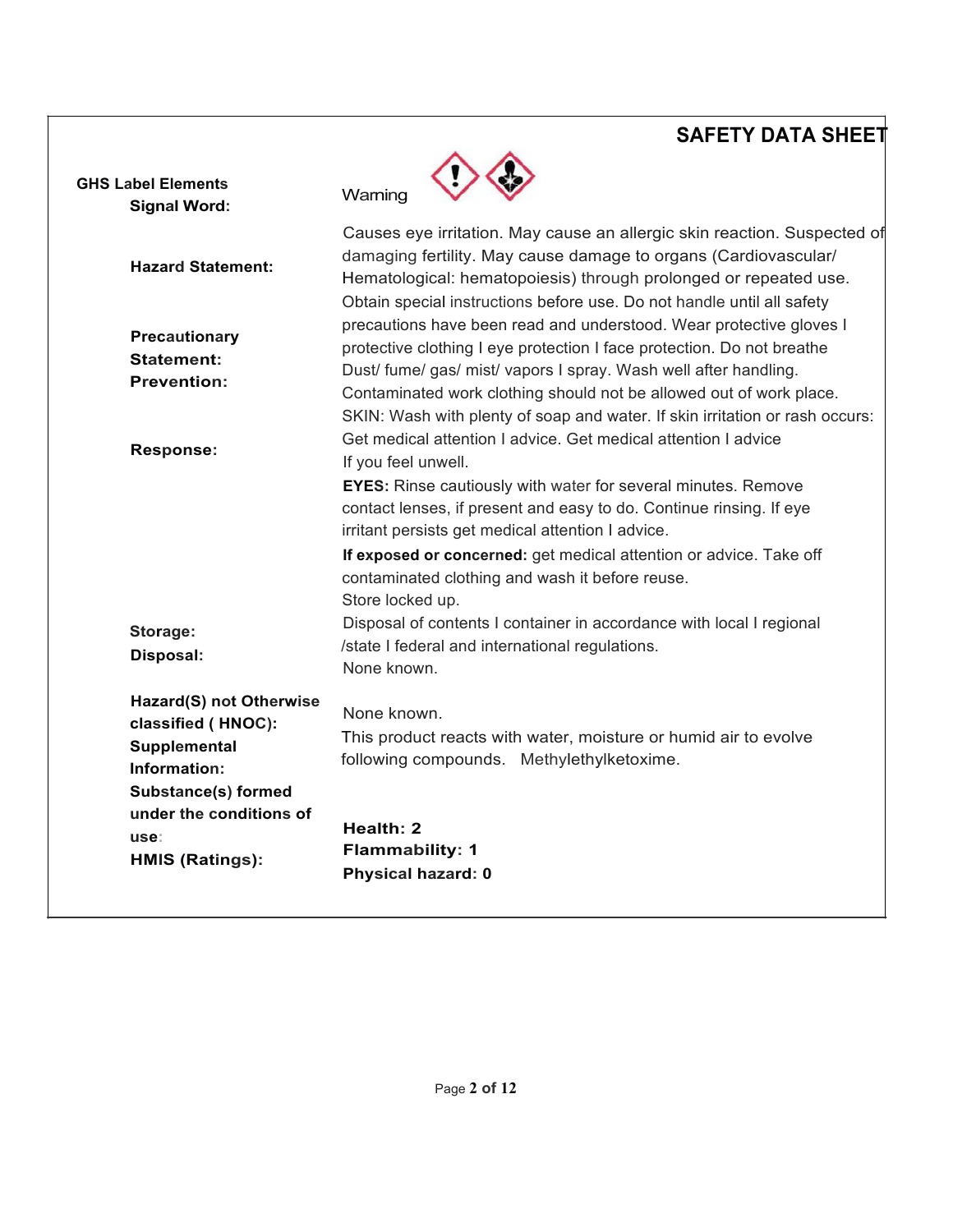| <b>Mixtures</b>                         |                          |          |
|-----------------------------------------|--------------------------|----------|
| <b>Chemical Name</b>                    | <b>CAS Number</b>        | $\%$     |
| Methyloximesilane*                      | Proprietary <sup>*</sup> | $1 - 3$  |
| Vinyloximesilane*                       | Proprietary              | < 1      |
| Alkoxysilane*                           | Proprietary <sup>®</sup> | $<$ 1    |
| Methylethylketoxime (impurity)          | $96 - 29 - 7$            | $<$ 1    |
| Octamethylcyclotetrasiloxane (impurity) | 556-67-2                 | $\leq 1$ |

• Designates that a specific chemical identity and or percentage of composition has been withheld as a trade secret.

#### **4. FIRSTAID MEASURES**

| Inhalation:                                                                                                                                                                                                      | Remove to fresh air. Call a physician if symptoms develop or persist.                                                                                                                                                                                                                                                                                                   |
|------------------------------------------------------------------------------------------------------------------------------------------------------------------------------------------------------------------|-------------------------------------------------------------------------------------------------------------------------------------------------------------------------------------------------------------------------------------------------------------------------------------------------------------------------------------------------------------------------|
| <del>Skin Contact:</del>                                                                                                                                                                                         | Wash off with soap and plenty of water. For minor skin contact, avoid<br>spreading material on unaffected skin. If skin irritation or rash occurs:<br>Get medical attention: advice. Take off contaminated clothing and<br>Wash before use.                                                                                                                             |
| <b>Eyes Contact:</b><br>Ingestion:<br><b>Most Important</b><br>symptoms <i>l</i> effects,<br>Acute and delayed:<br>Indication of immediate<br><b>Medical attentionand</b><br><b>Special treatment</b><br>needed: | Immediately flush with plenty of water for at least 15 minutes. Wash<br>out mouth with water provided person is conscious. Dermatitis. Rash.<br>Severe eye irritation. Symptoms may include stinging, tearing,<br>redness, swelling, and blurred vision. May cause an allergic skin<br>reaction. Prolonged exposure may cause chronic effects<br>Treat Symptomatically. |
| <b>General Information:</b>                                                                                                                                                                                      | If exposed or concerned: Get medical advice I attention. Ensure that<br>medical personnel are aware materials involved and take precautions to<br>protect themselves. Wash contaminated clothing !before reuse.                                                                                                                                                         |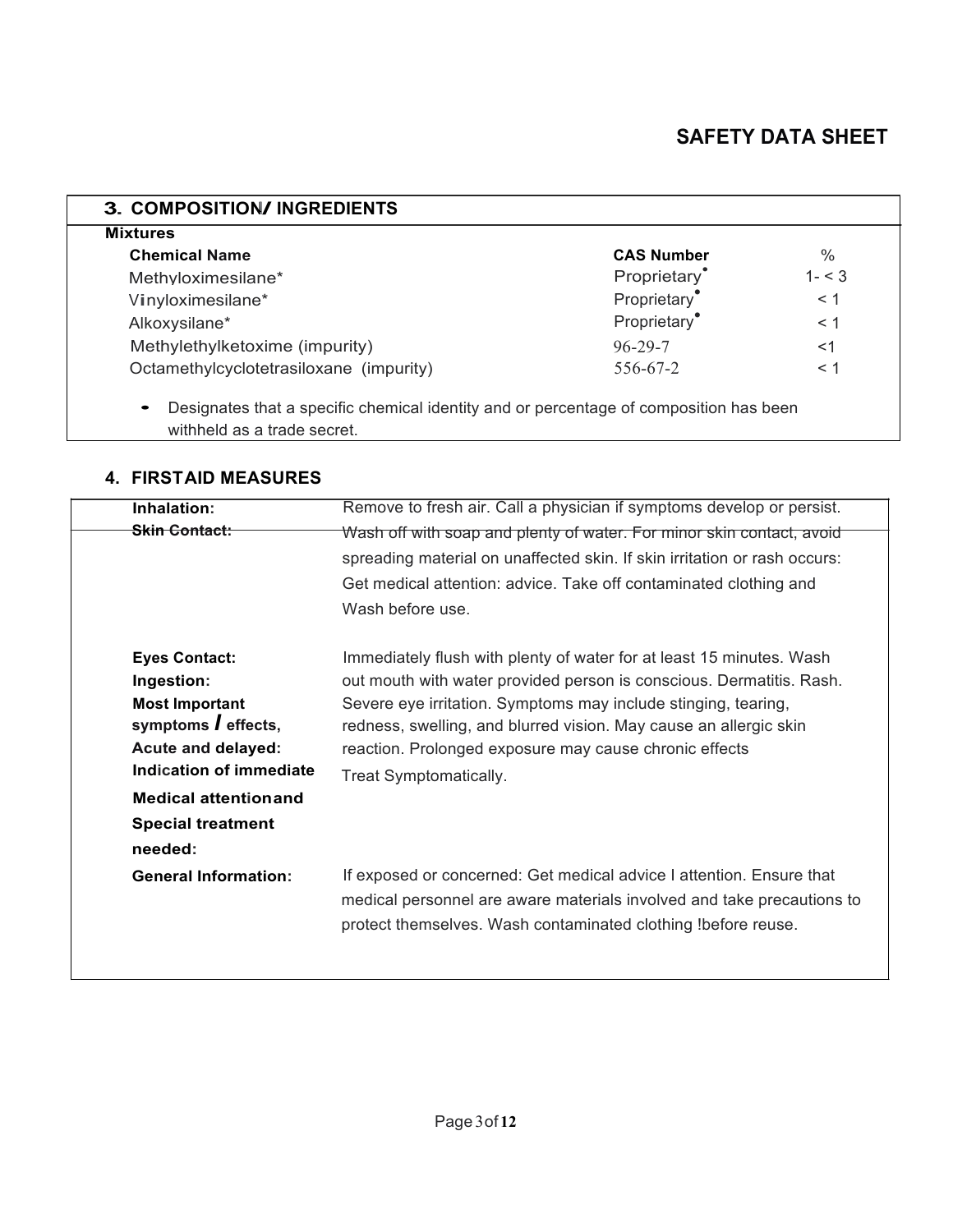| Suitable extinguishing                                                       | <u>5. FIRE FIGHTING MEASURES</u><br>Water fog. Foam. Dry chemical powder. Carbon dioxide (C02                                                                                                                                                           |
|------------------------------------------------------------------------------|---------------------------------------------------------------------------------------------------------------------------------------------------------------------------------------------------------------------------------------------------------|
| media:<br>Unsuitable extinguishing                                           | None known.                                                                                                                                                                                                                                             |
| media:<br>Specific hazards arising<br>From the                               | By heating and fire, harmful vapors I gases may be formed. Nitrogen<br>oxides (corrosive).                                                                                                                                                              |
| chemical: Specific<br>protective<br>equipment and                            | Firefighters must use standard protective equipment including flame<br>retardant coat, helmet, gloves, rubber boots and self-contained breathing<br>apparatus.                                                                                          |
| precautions for<br>firefighters:                                             | Move containers from fire area if you can do so without risk. No                                                                                                                                                                                        |
| Firefighting equipment<br><b>Instructions: General</b>                       | unusual fire or explosion hazards noted.                                                                                                                                                                                                                |
| fire hazards.                                                                |                                                                                                                                                                                                                                                         |
| 6. ACCIDENTAL RIELEASE MEASURES                                              |                                                                                                                                                                                                                                                         |
| Personal precautions,<br>protective equipment<br>and emergency<br>procedures | Keep unnecessary personnel away. Local authorities should be<br>advised if significant spillages cannot be contained. Do not touch or<br>walk through spilled material. Ensure adequate ventilation. Wear<br>appropriate personal protective equipment. |
|                                                                              |                                                                                                                                                                                                                                                         |

Large Spills: dike the spilled material, where this is possible.

Small Spills: Wipe up with absorbent material (e.g. cloth). Clean surface thoroughly to remove residual contamination. Never return

Cover with plastic sheet to prevent spreading. Use a non-combustible material like vermiculite, sand or earth to soak up product and place into

for containment and

cleaning up:

Environmental precautions:

a container for late disposal.

spills in original containers for reuse.

Prevent further leakage or spillage if safe to do so.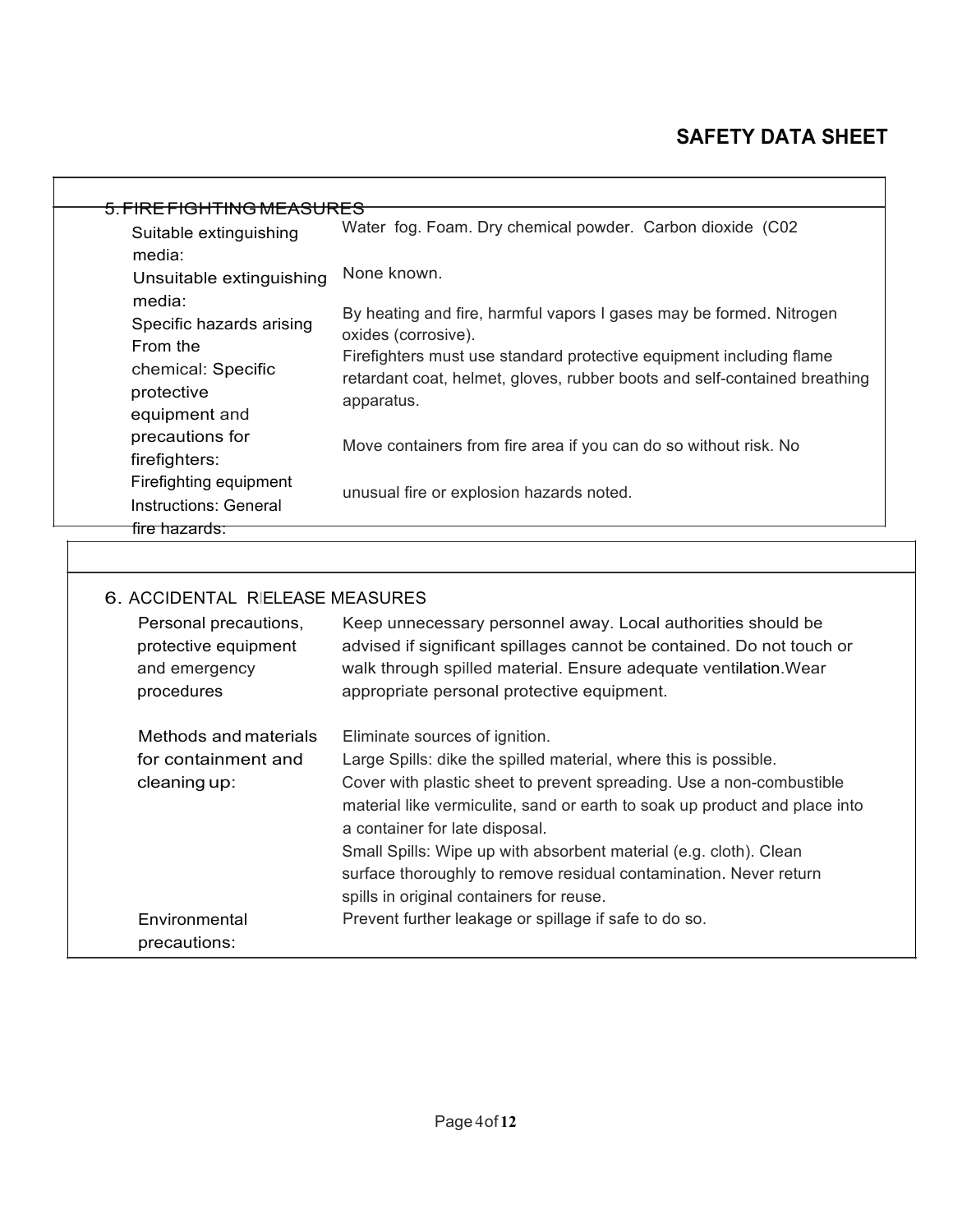| 7. HANDLING AND STORAGE                                            |                                                                                                                                                                     |
|--------------------------------------------------------------------|---------------------------------------------------------------------------------------------------------------------------------------------------------------------|
| <b>Precautionfor safe</b>                                          | Provide adequate ventilation. Use care in handling/storage. Obtain                                                                                                  |
| handling:                                                          | special instructions before use. Wash hands thoroughly after handling.                                                                                              |
|                                                                    | Do not handle until all safety precautions have been read and                                                                                                       |
|                                                                    | understood. Do not breathe mist or vapor. Avoid contact with eyes.                                                                                                  |
|                                                                    | Avoid contact with skin.                                                                                                                                            |
| Conditions for safe<br>storage, including any<br>Incompatibilities | Stored locked up. Keep container tightly closed. Keep out of reach of<br>children. Store in a cool dry place out of direct sunlight. Keep in<br>Original container. |

| 8. EXPOSURE CONTROLS/PERSONAL<br><b>PROTECTION</b>                                                                                                                                                                                                                                                      |                                                               |                           |                        |
|---------------------------------------------------------------------------------------------------------------------------------------------------------------------------------------------------------------------------------------------------------------------------------------------------------|---------------------------------------------------------------|---------------------------|------------------------|
| Occupational exposure limits                                                                                                                                                                                                                                                                            |                                                               |                           |                        |
| US. Workplace Environmental Exposure Level (WEE!L)<br>Guides                                                                                                                                                                                                                                            |                                                               | <b>Type</b><br><b>TWA</b> | Value<br>$36$ mg/m $3$ |
| Components                                                                                                                                                                                                                                                                                              | CAS#                                                          |                           |                        |
| Methylethylketoxime (impurity)                                                                                                                                                                                                                                                                          | $96 - 29 - 7$                                                 |                           |                        |
| Vendor guide Components                                                                                                                                                                                                                                                                                 |                                                               |                           |                        |
| Methylethylketoxime (impurity)                                                                                                                                                                                                                                                                          | $96 - 2 - 7$                                                  | <b>STEL</b>               | $10$ ppm               |
|                                                                                                                                                                                                                                                                                                         |                                                               | <b>TWA</b>                | 3 ppm                  |
| <b>Biological limit values:</b>                                                                                                                                                                                                                                                                         | No biological exposure limits for the ingredient(s).          |                           |                        |
| Appropriate engineering                                                                                                                                                                                                                                                                                 | Provide adequate general and local exhaust. Provide eyewash   |                           |                        |
| controls:                                                                                                                                                                                                                                                                                               | station. Pay attention to ventilation such as local exhaust,  |                           |                        |
|                                                                                                                                                                                                                                                                                                         | mechanical and or I door open for at least 24 hours after     |                           |                        |
|                                                                                                                                                                                                                                                                                                         | applications.                                                 |                           |                        |
| Indi vidual protection measures such as personal protective equipment.                                                                                                                                                                                                                                  |                                                               |                           |                        |
| Eye I Face protection:                                                                                                                                                                                                                                                                                  | Tightly sealed safety glasses according to EN 166.            |                           |                        |
| Skin I Hand protection:                                                                                                                                                                                                                                                                                 | Wear protective gloves.                                       |                           |                        |
| Other:                                                                                                                                                                                                                                                                                                  | Wear suitable protective clothing.                            |                           |                        |
| Respiratory protection:                                                                                                                                                                                                                                                                                 | If airborne concentrations are above the applicable exposure  |                           |                        |
|                                                                                                                                                                                                                                                                                                         | limits, use NIOSH approved respiratory protection.            |                           |                        |
| Thermal hazards:                                                                                                                                                                                                                                                                                        | Wear appropriate thermalprotective clothing, when             |                           |                        |
|                                                                                                                                                                                                                                                                                                         | necessary.                                                    |                           |                        |
| General Hygiene                                                                                                                                                                                                                                                                                         | Avoid contact with eyes. Avoid contact with skin. When using, |                           |                        |
| Do not eat, drink or smoke. Keep away from food or drink. Wash hands<br>Considerations:<br>before breaks and immediately after handlingthe product.Contaminated<br>work clothing should not be allowed out of the work place. Handle in<br>accordance with good industrial hygiene and safety practice. |                                                               |                           |                        |
|                                                                                                                                                                                                                                                                                                         | Page 5 of 12                                                  |                           |                        |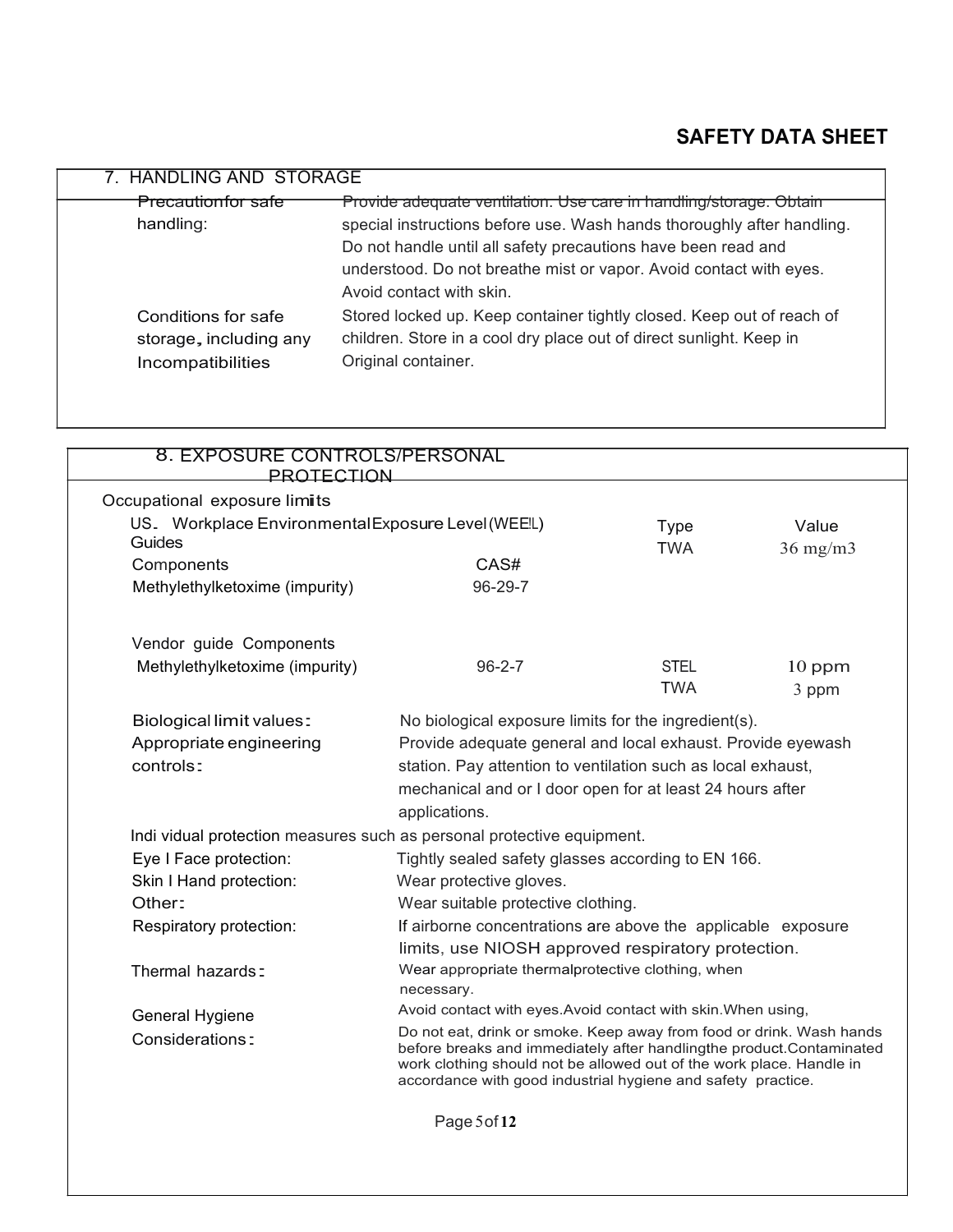| 9. PHYSICAL/CHEMICAL CHARACTERISTICS            |                             |
|-------------------------------------------------|-----------------------------|
| Appearance                                      |                             |
| Form:                                           | Paste                       |
| Color:                                          | Clear                       |
| Odor:                                           | Oxime odor                  |
| <b>Odor Threshold:</b>                          | Not available               |
| pH:                                             | Not available               |
| Melting point I freezing point:                 | Not available               |
| Initial boiling point and boiling range:        | Not available               |
| Flash Point:                                    | 204.8 F0 (96 °C) Closed cup |
| Evaporative rate:                               | < 1(Butyl Acetate= 1)       |
| Flammability (solid, gas):                      | Not applicable              |
| Upper I Lower flammability or explosive limits: |                             |
| Flammability limit -lower {%):                  | No data                     |
| Flammability limit- upper $(\%)$ :              | No data                     |
| Explosive limit- Lower {%):                     | Not available not           |
| Explosive limit- Upper (%):                     | available                   |
| Vapor pressure:                                 | Negligible $(25^{\circ}C)$  |
| Vapor density:                                  | $> 1$ (air=l)               |
| Solubility (water):                             | Not soluble                 |
| Partition coefficient:                          | Not applicable              |
| (N-octanol I water)                             |                             |
| Auto-ignition temperature:                      | No data                     |
| Decomposition temperature:                      | Not available               |
| Viscosity:                                      | Not applicable              |
| Molecular weight:                               | Not applicable              |
| Other information:                              |                             |

### - 10. STABILITYANDREACTIVITY

| Reactivity                           | No hazardous reaction known under normal conditions of use,<br>Storage and transport.                                                                                                                                      |
|--------------------------------------|----------------------------------------------------------------------------------------------------------------------------------------------------------------------------------------------------------------------------|
| Chemical stability                   | Stable at normal conditions.                                                                                                                                                                                               |
| Possibility of hazardous             | Hazardous polymerization does not occur.                                                                                                                                                                                   |
| <b>Reactions</b>                     |                                                                                                                                                                                                                            |
| Conditions to avoid                  | None known.                                                                                                                                                                                                                |
| Incompatible materials               | Strong oxidizing agents. Water and moisture.                                                                                                                                                                               |
| Hazardous decomposition<br>products: | This product reacts with water, moisture, or humid air to evolve following compounds.<br>Methylethylketoxime. Refer to section 8: exposure controls I personal protection on and<br>section 11: toxicological information. |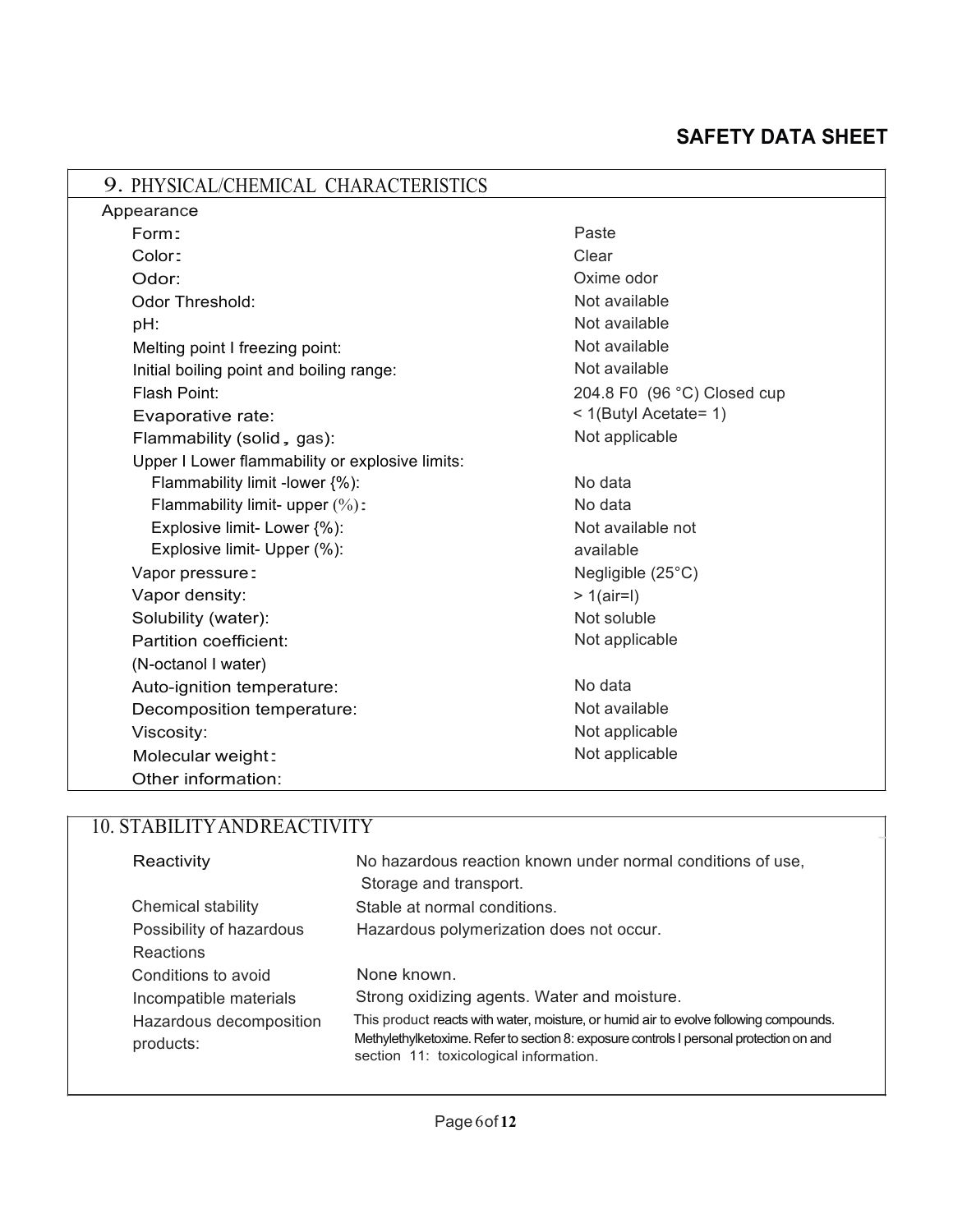| <b>TOXICOLOGICAL INFORMATION</b><br>11.   |                                                               |         |                                                                          |
|-------------------------------------------|---------------------------------------------------------------|---------|--------------------------------------------------------------------------|
| Information on likely routes of exposure  |                                                               |         |                                                                          |
| Ingestion:                                | No significant effects are expected                           |         |                                                                          |
| Inhalation:                               | No significant effects are expected                           |         |                                                                          |
| Skin contact:                             | May cause an allergic reaction                                |         |                                                                          |
| Eye contact:                              | Cause serious eye irritation                                  |         |                                                                          |
| Symptoms related to the                   | Dermatitis. Rash. Severe eye irritation. Symptoms may include |         |                                                                          |
| physical, chemical, and                   |                                                               |         | stinging, tearing, redness, swelling and blurred vision. May cause an    |
| Toxicological<br>characteristics:         | allergic skin reaction.                                       |         |                                                                          |
| Information on toxicological effects      |                                                               |         |                                                                          |
| Acute toxicity                            |                                                               |         |                                                                          |
| Components                                | CAS#                                                          | Species | <b>Test Results</b>                                                      |
| Alkoxysilane                              | (CAS proprietary)                                             |         |                                                                          |
| Acute                                     |                                                               |         |                                                                          |
| Dermal                                    |                                                               |         |                                                                          |
| <b>LDSO</b>                               |                                                               | Rabbit  | > 2000 mg/kg                                                             |
|                                           |                                                               |         | 16 ml/kg                                                                 |
| Inhalation                                |                                                               |         |                                                                          |
| <b>LCSO</b>                               |                                                               | Rat     | 1.49-2.44 mg/l/4h                                                        |
| Oral                                      |                                                               |         |                                                                          |
| LD 50                                     |                                                               | Rat     | 2995 mg/kg                                                               |
|                                           |                                                               |         | 2400 mg/kg                                                               |
| Methylethylketoxime (impurity)            | $(CAS 96-29-7)$                                               |         |                                                                          |
| Acute                                     |                                                               |         |                                                                          |
| Dermal                                    |                                                               |         |                                                                          |
| <b>LDSO</b>                               |                                                               | Rabbit  | 200 ul/kg                                                                |
| Oral                                      |                                                               |         |                                                                          |
| <b>LDSO</b>                               |                                                               | Rat     | 930 mg/kg                                                                |
| Skin corrosion $\overline{I}$ irritation: | Skin-Rabbit: Moderately irritating (alkoxysilane)             |         |                                                                          |
|                                           |                                                               |         | Skin-Rabbit: 500 mg/24hr.MILD (Octamethylcyclotetrasiloxane) Serious eye |
| damage/eye irritation:                    |                                                               |         | Causes serious eye damage. (Vinyloximesilane) (Methylethyloxime)         |
|                                           |                                                               |         | Eye-Rabbit: 15mg SEVERE (alkoxysilane) Causes serious eye irritation.    |
|                                           | Eye- Rabbit: MILD (Octamethylcycotetrasiloxane)               |         |                                                                          |
| Respiratory Sensitization:                | Not available.                                                |         | May cause and allergic skin reaction. (Methyloximesilane) (Vinyloxime    |
| <b>Skin Sensitization:</b>                | silane) (Methylethylketoxime).                                |         |                                                                          |
|                                           |                                                               |         |                                                                          |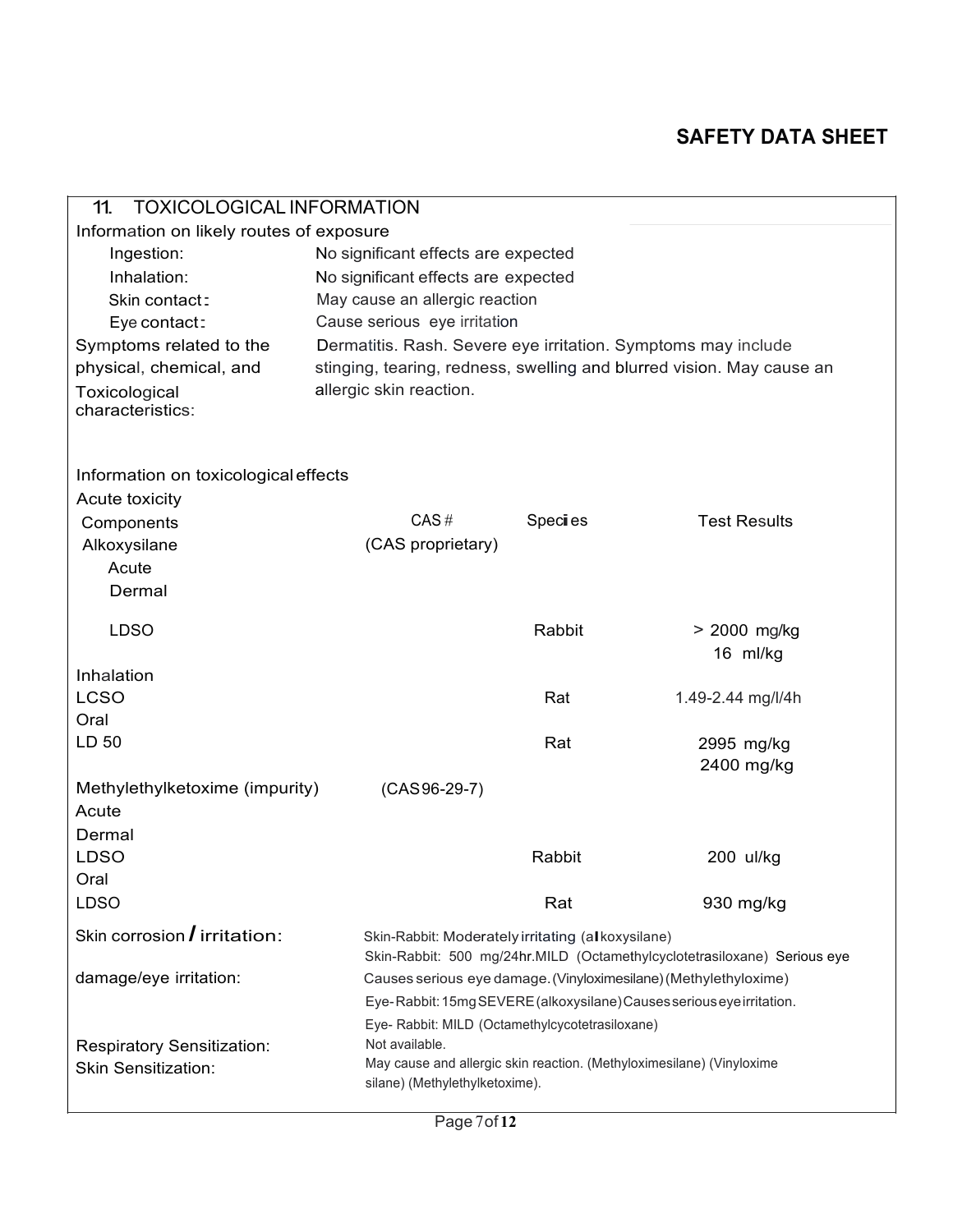|                                     | Positive (Guinea Pig) (alkoxysilane)                                        |
|-------------------------------------|-----------------------------------------------------------------------------|
|                                     | No evidence of sensitization (Octamethylcycotetrasiloxane)                  |
| <b>Germ Cell Mutagenicity:</b>      | Negative (Ames test, Chromosome analysis, Micronucleus test)                |
|                                     | (Aikoxysilane).                                                             |
|                                     | Negative (Bacteria) (Octamethylcycotetrasiloxane)                           |
|                                     | Suspected of causing, cancer. (Methylethylketoxime)                         |
| Carcinogenicity:                    |                                                                             |
| <b>OSHA Specifically</b>            | Not listed                                                                  |
| <b>Regulated Substances (29 CFR</b> |                                                                             |
| 1910.1001-1050):                    |                                                                             |
|                                     |                                                                             |
| Reproductive Toxicity:              | Octamethylcyclotetrasiloxane administered to rats by whole body             |
|                                     | inhalation at concentrations of 500 and 700 ppm for 70 days prior to        |
|                                     | mating, through mating, gestation and lactation resulted in decreases       |
|                                     | in live litter size. Additionally, increases in the incidence of deliveries |
|                                     | of offspring extending over an unusually long time period (dystocia)        |
|                                     | were observed at these concentrations.                                      |
|                                     | Statistically significant alterations in these parameters were not          |
|                                     | observed in the lower concentrations evaluated (300 and 700                 |
|                                     |                                                                             |
|                                     | ppm). In a previous range-finding study, rats exposed to vapor              |
|                                     | concentrations of 700 ppm had decreases in the number of                    |
|                                     | implantation sites and live litter size. The significance of these          |
|                                     | findings to humans is not known. (Octamethylcyclotetrasiloxane)             |
|                                     | Developmentaltoxity:NOAEL 500 mg/kg/day (rat), maternal                     |
|                                     | toxicity: NOAEL 500 mg/kg/day (rat) (alkoxysilane)                          |
|                                     |                                                                             |
|                                     | Not available                                                               |
|                                     |                                                                             |
| Specific target organ toxicity-     | May cause damage to the following organs through prolonged                  |
| Single source:                      | exposure.                                                                   |
| Specific target organ toxicity-     | Cardiovascular I Hematological: Hematopoiesis                               |
| Repeated exposure:                  | (vinyloximinosilane)                                                        |
|                                     | Cardiovascular I Hematological: Hematopoiesis                               |
|                                     | (methyloximesilane)                                                         |
|                                     | Repeated inhalation or oral exposure of mice and rice to                    |
|                                     |                                                                             |
|                                     | Octamethylcycotetrasiloxane produced an increase in liver size. No          |
|                                     | gross histopathological or significant clinical chemistry effects were      |
|                                     | observed. An increase in liver metabolizing enzymes, as well as a           |
|                                     | transient increase in the number of normal cells (hyperplasia) followed     |
|                                     | by an increase in cell size (hypertrophy) were determined to be the         |
|                                     | underlying causes of the liver enlargement. The                             |
|                                     | Page 8 of 12                                                                |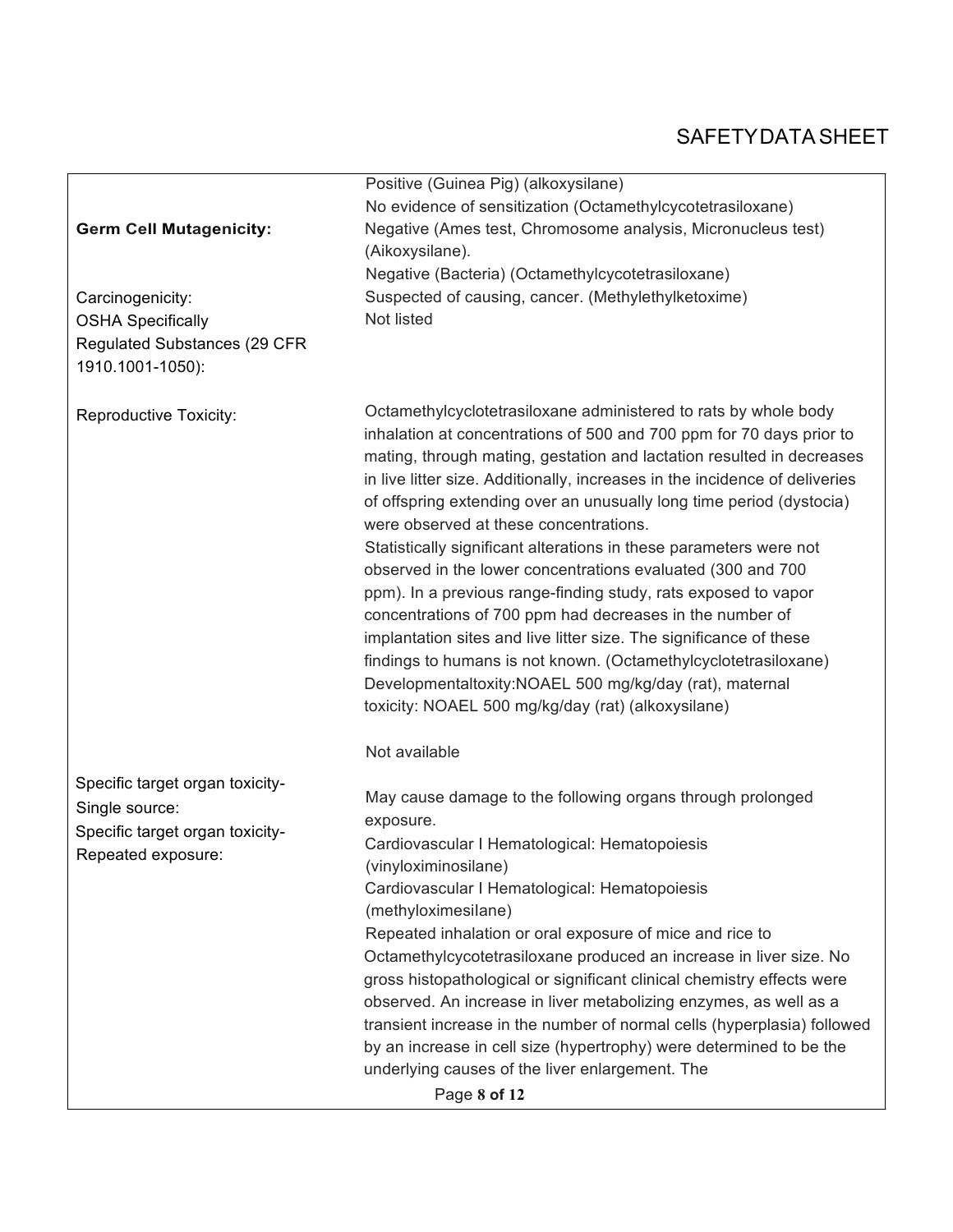|                                                                                          | biochemical mechanisms producing these effects are highly sensitive                            |  |  |  |
|------------------------------------------------------------------------------------------|------------------------------------------------------------------------------------------------|--|--|--|
|                                                                                          | in rodents, while similar mechanisms in humans are Insensitive. A                              |  |  |  |
|                                                                                          | two year combined chronic and carcinogenicity assay was conducted                              |  |  |  |
|                                                                                          | on Octamethylcyclotetrasiloxane. Rats were exposed by whole-body                               |  |  |  |
|                                                                                          | vapor inhalation 6hrs /day, 5 days a week for up to 104 weeks to 0,                            |  |  |  |
|                                                                                          | 19, 30, 150 or 700 ppm of Octamethylcyclotetrasiloxane. The increase                           |  |  |  |
|                                                                                          | in incidence of (uterine) endometrial cell hyperplasia and uterine                             |  |  |  |
|                                                                                          | adenomas (benign tumors) were observed in female rats at 700                                   |  |  |  |
|                                                                                          | ppm. Since these effects only occurred at 700 ppm, a level that                                |  |  |  |
|                                                                                          | greatly                                                                                        |  |  |  |
|                                                                                          | Exceeds typical workplace or consumer exposure, it is unlikely that                            |  |  |  |
|                                                                                          | industrial, commercial or consumer uses of products containing                                 |  |  |  |
|                                                                                          | Octamethylcyclotetrasiloxane would result in a significant risk to                             |  |  |  |
|                                                                                          | humans.                                                                                        |  |  |  |
| <b>Aspiration hazard:</b>                                                                | Not available                                                                                  |  |  |  |
| <b>Chronic effects:</b>                                                                  | Not available                                                                                  |  |  |  |
| <b>Further Information:</b>                                                              | Methylethylketoxime (MEKO). Material will generate MEKO upon on                                |  |  |  |
|                                                                                          | exposure to humid air gradually. Male rodents exposed to MEKO                                  |  |  |  |
|                                                                                          | vapor at high concentration throughout their lifetime developed liver                          |  |  |  |
|                                                                                          | cancer. But relevance to humans is uncertain now.                                              |  |  |  |
|                                                                                          | Please read the detail information to MEKO below.                                              |  |  |  |
| Skin Irritation: Causes mild irritation. Can be absorbed through skin.                   |                                                                                                |  |  |  |
| Eye Irritation: Causes severe irritation. Acute                                          |                                                                                                |  |  |  |
| Oral Tox: LD50 (rat) = $>900$ mg/kg Acute                                                |                                                                                                |  |  |  |
| Dermal Tox: LD50 (rabbit) =>1000mg/kg                                                    |                                                                                                |  |  |  |
| Acute Inhalation Tox: LC50 (rat) >4.83 mg/l/4hr                                          |                                                                                                |  |  |  |
|                                                                                          | Inhalation Tox: Shows narcotic action at high concentration. May produce blood effects.        |  |  |  |
| Skin Sensitization: Positive (guinea pig)                                                |                                                                                                |  |  |  |
|                                                                                          | Neurotoxicity: High dose can produce transient and reversible change in neurobehavioral        |  |  |  |
| function.                                                                                |                                                                                                |  |  |  |
|                                                                                          | Carcinogenicity: Liver carcinomas were observed in a lifetime inhalation study (ca.2 years) in |  |  |  |
| Which mice and rats were exposed?                                                        |                                                                                                |  |  |  |
| Other Chronic Study: Degenerative effects on the olfactory epithelium of nasal passages  |                                                                                                |  |  |  |
| occurred in a concentration related manner in males and females of mice and rats at MEKO |                                                                                                |  |  |  |
| concentration of 15, 75 and 375 ppm. The significant change in hematologicalparameters   |                                                                                                |  |  |  |
| were observed at 404 ppm concentration.                                                  |                                                                                                |  |  |  |
|                                                                                          | Workplace Environmental Exposure Level: Vendor guide: 3ppm (TWA), 10ppm (STEL), AIHA           |  |  |  |
| WEEL: 10 ppm (TWA).                                                                      |                                                                                                |  |  |  |
|                                                                                          |                                                                                                |  |  |  |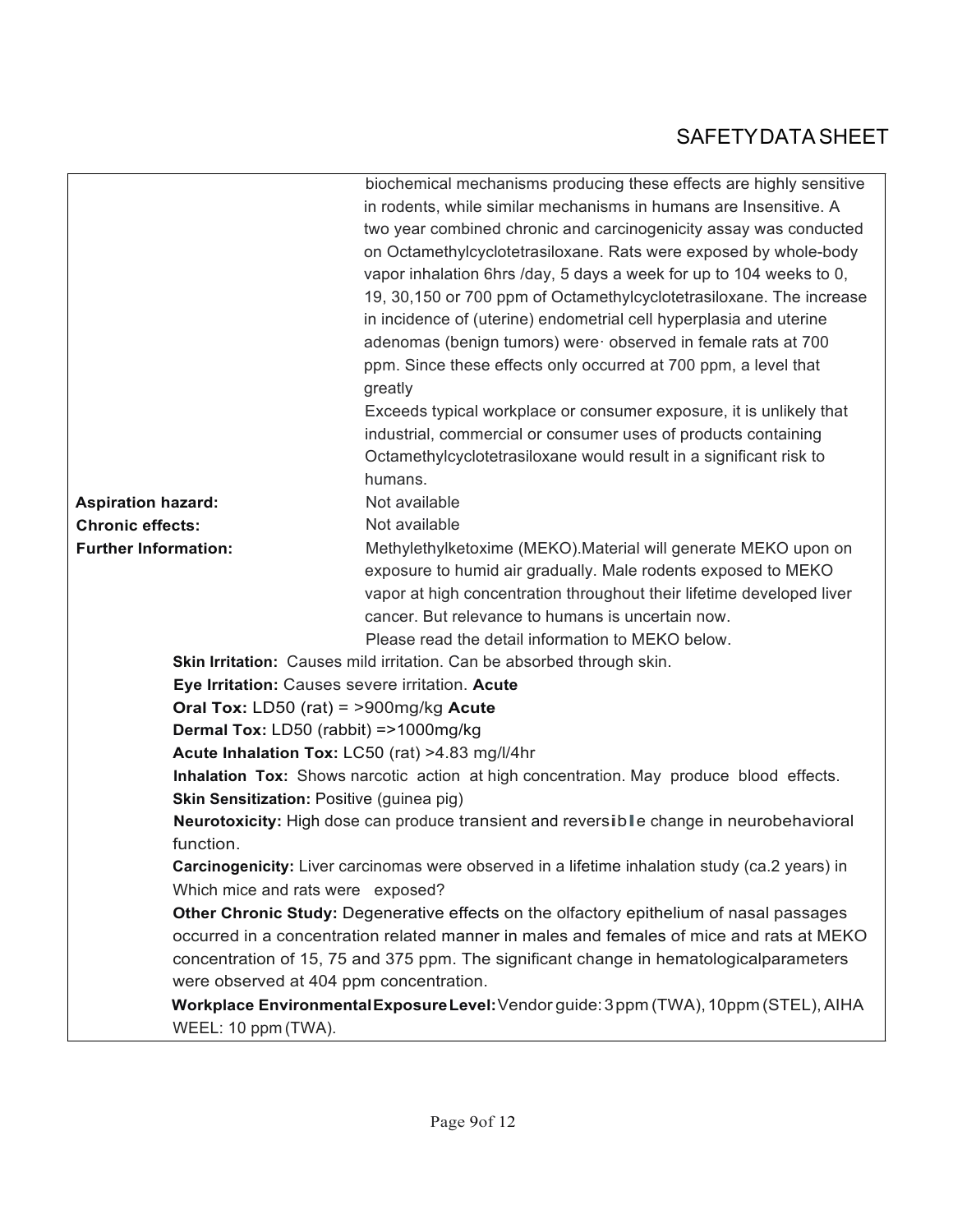| <b>ECOLOGICAL CONSIDERATIONS</b><br>12                                                                                                                                                                                                                                                            |              |                                             |                      |  |  |
|---------------------------------------------------------------------------------------------------------------------------------------------------------------------------------------------------------------------------------------------------------------------------------------------------|--------------|---------------------------------------------|----------------------|--|--|
| <b>Ecotoxicity</b><br>Alkoxysilane: Toxic to aquatic life. Toxic to aquatic life with long lasting effects.<br>Octamethylcyclotetrasiloxane: May causelong lasting harmful effects to aquatic                                                                                                     |              |                                             |                      |  |  |
| life.                                                                                                                                                                                                                                                                                             |              |                                             |                      |  |  |
|                                                                                                                                                                                                                                                                                                   | Components   | <b>Species</b>                              | <b>Test Results</b>  |  |  |
| Alkoxysilane                                                                                                                                                                                                                                                                                      |              |                                             |                      |  |  |
| (CAS proprietary)                                                                                                                                                                                                                                                                                 |              |                                             |                      |  |  |
| <b>Aquatic</b>                                                                                                                                                                                                                                                                                    |              |                                             |                      |  |  |
| Algae                                                                                                                                                                                                                                                                                             | EbCSO        | Green Algae<br>(Selenastrum<br>caprornutum) | 5.5 mg/l, 72 hr      |  |  |
|                                                                                                                                                                                                                                                                                                   | <b>ErCSO</b> | Green Algae<br>(Selenastrum)                | 8.8 mg/l, 72 hr      |  |  |
| Crustacea                                                                                                                                                                                                                                                                                         | <b>ECSO</b>  | Water Flea (Daphnia<br>magna)               | 90 mg/l,48 hr        |  |  |
| Fish                                                                                                                                                                                                                                                                                              | <b>LCSO</b>  | <b>Bluegill (Leponis</b><br>macrochirus)    | $> 100$ mg/l, 96 hr  |  |  |
|                                                                                                                                                                                                                                                                                                   |              | Flathead minnow<br>(Pimephales Promelas)    | $>100$ mg/l, 96 hr   |  |  |
|                                                                                                                                                                                                                                                                                                   |              | <b>Rainbow Trout</b>                        | $>100$ mg/l, 96 hr   |  |  |
| Methylethylketoxime (impurity)<br>$(CAS 96-29-7)$                                                                                                                                                                                                                                                 |              |                                             |                      |  |  |
| <b>Aquatic</b>                                                                                                                                                                                                                                                                                    |              |                                             |                      |  |  |
| Fish                                                                                                                                                                                                                                                                                              | <b>LCSO</b>  | Flathead minnow<br>(Pimephales Promelas)    | 777 -914 mg/l, 96 hr |  |  |
| Persistence and degradability: Causes easily hydrolysis in water or atmosphere.(alkoxysolane)<br>Bioaccumulative potential: Bio concentration Factor (BCF) I (Flathead minnow):12400<br>Octamethylcyclotetrasiloxane.<br>Mobility in Soil: Not available.<br>Other adverse effects: Not available |              |                                             |                      |  |  |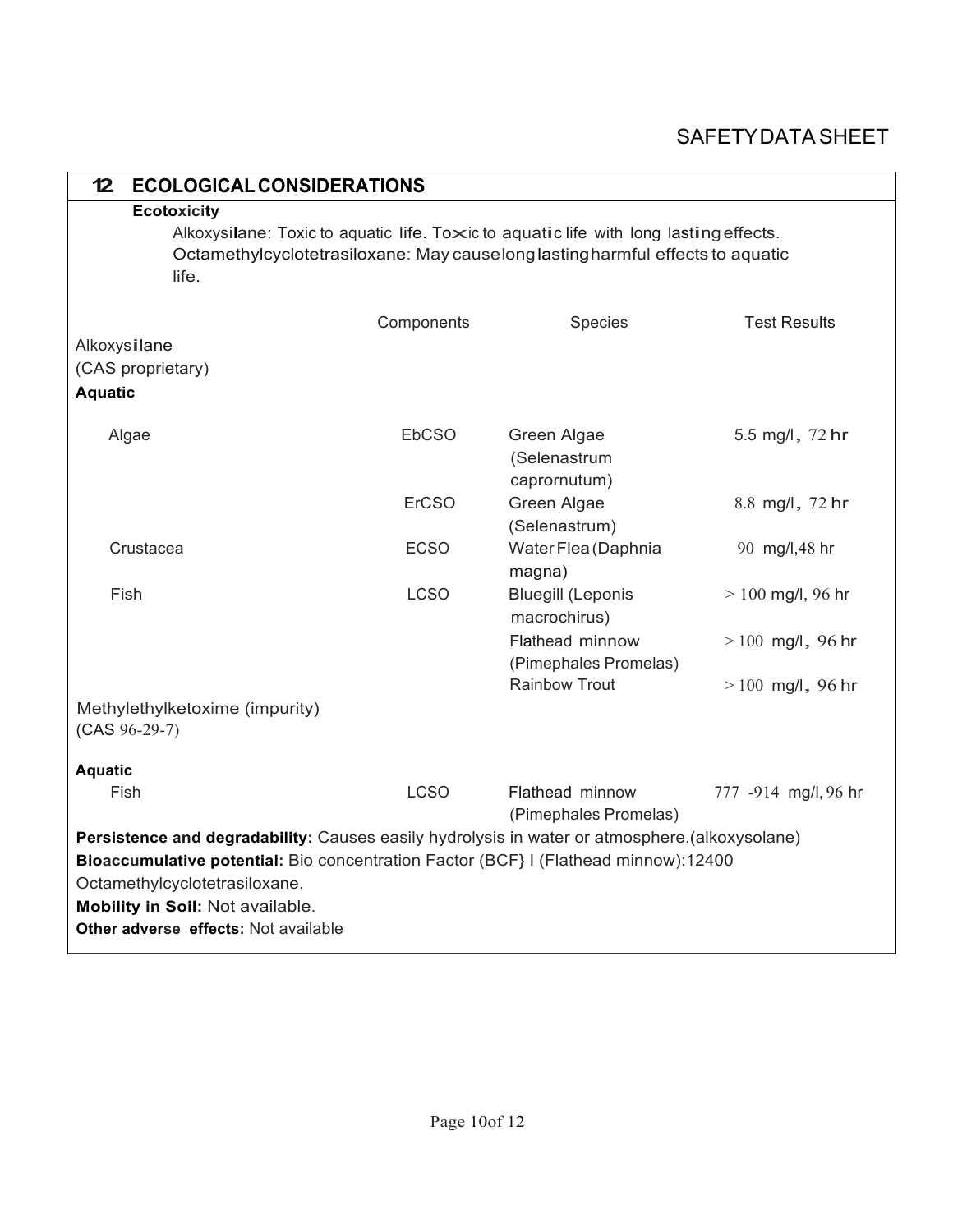#### 13. DISPOSAL CONSIDERATIONS

Can be land-filled for cured product or burned in a chemical incinerator equipped with an afterburner and scrubber. Do not dispose the emptied container unlawfully. Observe all federal, state & local laws.

#### 14. TRANSPORT INFORMATION

DOT: Not regulated as dangerous good. lATA: Not regulated as dangerous good. IMDG: Not regulated as dangerous good.

Transport inbulk according to Annex IIof MARPDL73/78and The IBC Code: This product is not intendedto be transported in bulk.

#### 15. REGULATORY INFORMATION

US federal regull ations: This product is a "Hazardous Chemical" as defined by the OSHA Hazard Communication Standard, 29 CFR 1910.1200.

OSHA Specifically Regulated Substances (29 CFR 1910.1001-1050): Not listed

SUPERFUND AMENDMENTS AND REAUTHORIZATION ACT OF 1986 (SARA) SARA 313 {TRIreporting)

US State Regulations

Massachusetts:Substance list: Not regulated. New Jersey Worker and Community Right to Know Act: Not listed. Pennsylvania Worker and Community Right to Know Act: Not listed. Rhode Island RTK: Not regulated. California Proposition 65: California Safe Drinking Water and Toxic Enforcement Act of 1986 (Proposition 65): This material is not known to contain any chemicals currently listed as carcinogens or reproductive toxins.